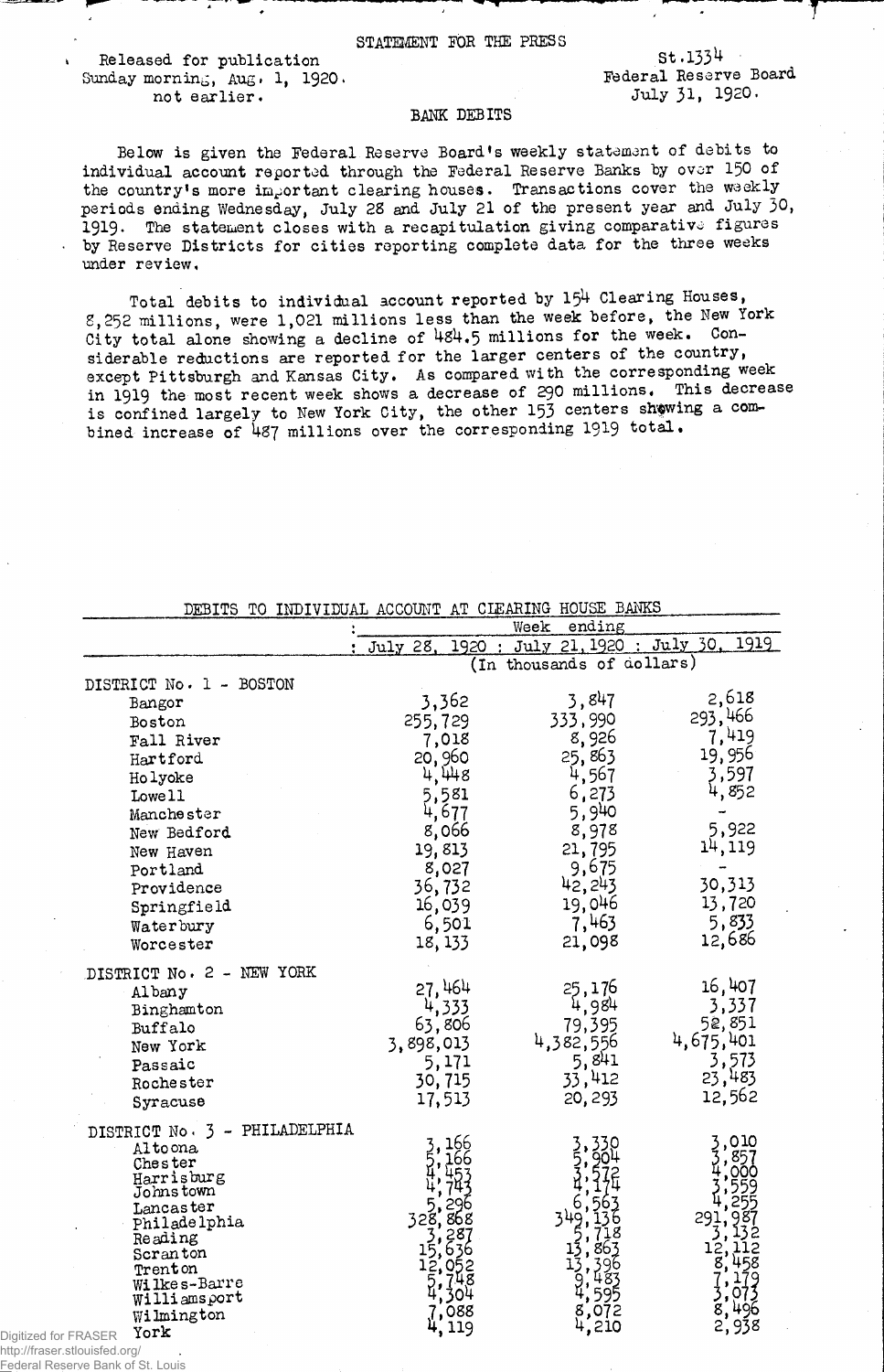| DEBITS TO                  | INDIVIDUAL ACCOUNT AT CLEARING HOUSE BANKS |                                                           | St.1334a              |
|----------------------------|--------------------------------------------|-----------------------------------------------------------|-----------------------|
|                            |                                            | ending<br>Week                                            |                       |
|                            | July 28,<br>1920 :                         | July 21, 1920 : July 30,                                  | 1919                  |
| DISTRICT No. 4 - CLEVELAND |                                            | (In thousands of dollars)                                 |                       |
| Akron                      |                                            |                                                           |                       |
| Cincinnati                 | 25,802<br>61,812                           | 26,969                                                    | 22,489<br>54,373      |
| Cleveland                  | 176, 734                                   | 71,929<br>205,989                                         | 156,435               |
| Columbus                   | 28,310                                     | 31,666                                                    | 27,360                |
| Dayton                     | 11,768                                     | 12,375                                                    | 12,376                |
| Erie                       | 7,670                                      | 8,324                                                     | 5<br>470              |
| Greensburg                 | 6,791                                      | 8,263                                                     |                       |
| Lexington                  | 422                                        | 5,241                                                     | 218                   |
| Oil City                   | 3,216                                      | 3,330                                                     | 2,632                 |
| Pittsburgh                 | 213, 353                                   | 209,546                                                   | 156,691               |
| Springfield                | 3,750                                      | 3,703                                                     | 3,372                 |
| Toledo                     | 31,652                                     | 35,175                                                    | 28,047                |
| Wheeling                   | 9,300                                      | 9,798                                                     | 8,869                 |
| Youngstown                 | 14,340                                     | 14,819                                                    | 15,831                |
| DISTRICT No. 5 - RICHMOND  |                                            |                                                           |                       |
| Baltimore                  | 99,489                                     | 106,374                                                   | 101,848               |
| Charleston                 | 7,638                                      | 9,933                                                     | 7,029                 |
| Charlotte                  | 6,344                                      | 8,856                                                     | 5,500                 |
| Columbia                   | 5,087                                      | 5,771                                                     | 5,470                 |
| Huntington                 | 5,310                                      | 5,708                                                     |                       |
| Norfolk                    | 21,574                                     | 23,371                                                    | 16,567                |
| Raleigh                    | 4,100                                      | 4,000                                                     | 3,697                 |
| Richmond                   | 25,327                                     | 27,676                                                    | 21, 214               |
| DISTRICT No. 6 - ATLANTA   |                                            |                                                           |                       |
| Atlanta                    | 25,702                                     | 31,896                                                    | 22,130                |
| Augusta                    | '.050                                      | 669                                                       |                       |
| Birmingham<br>Chattanooga  | 16,028<br>10,560                           | 18,<br>12.<br>906                                         | 11,                   |
| Jacksonville               |                                            |                                                           | 10                    |
| Knoxville                  |                                            |                                                           |                       |
| Macon                      |                                            |                                                           |                       |
| Mobile<br>Montgomery       |                                            | 880                                                       |                       |
| Nasnviile                  |                                            |                                                           |                       |
| New Orleans                |                                            | 886<br>535                                                | $\frac{18}{61}$<br>8  |
| Pensacola<br>Savannah      |                                            | 245<br>752<br>15<br>-94                                   |                       |
| Tampa                      |                                            | 6                                                         | O                     |
| Vicks burg                 | 1,600                                      | 763                                                       | ı,<br>19              |
| DISTRICT No. 7 - CHICAGO   |                                            |                                                           |                       |
| Bay City                   | 086                                        |                                                           | 505                   |
| Bloomington                |                                            | 844                                                       | 2<br>2                |
| Cedar Rapids               | 10                                         |                                                           |                       |
| Chicago<br>Davenport       | 712                                        | 816                                                       | 645<br>5              |
| Decatur                    |                                            |                                                           |                       |
| Des Moines                 |                                            |                                                           |                       |
| Detroit                    | 148                                        | 179,<br>23                                                | 95                    |
| Dubuque<br>Flint           |                                            | icions                                                    |                       |
| Ft. Wayne                  |                                            |                                                           |                       |
| Grand Rapids               |                                            | 25                                                        | 18                    |
| Indianapolis               | 41,<br>506                                 | 180                                                       | 32,<br>400            |
| Jackson                    | 843                                        | 625                                                       | $\frac{3}{4}$<br>46   |
| Kalamazoo                  | ,016<br>983                                | 609<br>6                                                  |                       |
| Lansing<br>Milwaukee       | 404<br>61                                  |                                                           | ь<br>49<br>6          |
| Moline                     | 2,329                                      | 722<br>849                                                |                       |
| Peoria                     | 10, 870                                    | $\begin{array}{c} \dot{z}, \\ \dot{z}, \end{array}$<br>23 | 10,249                |
| Rockford                   | ,621                                       | 311<br>6,                                                 | 4,257                 |
| Sioux City                 | 14,880                                     | 18,611                                                    | 763<br>21,            |
| South Bend                 | 5,131                                      | 937                                                       | 2,1<br>97             |
| Springfield<br>Waterloo    | 207                                        | 421<br>4.673                                              | 3,594<br>2.983<br>594 |

 $\overline{\bullet}$ 

 $\mathcal{L}(\mathcal{L})$ 

 $\mathbb{Z}^2$ 

۸

 $\overline{a}$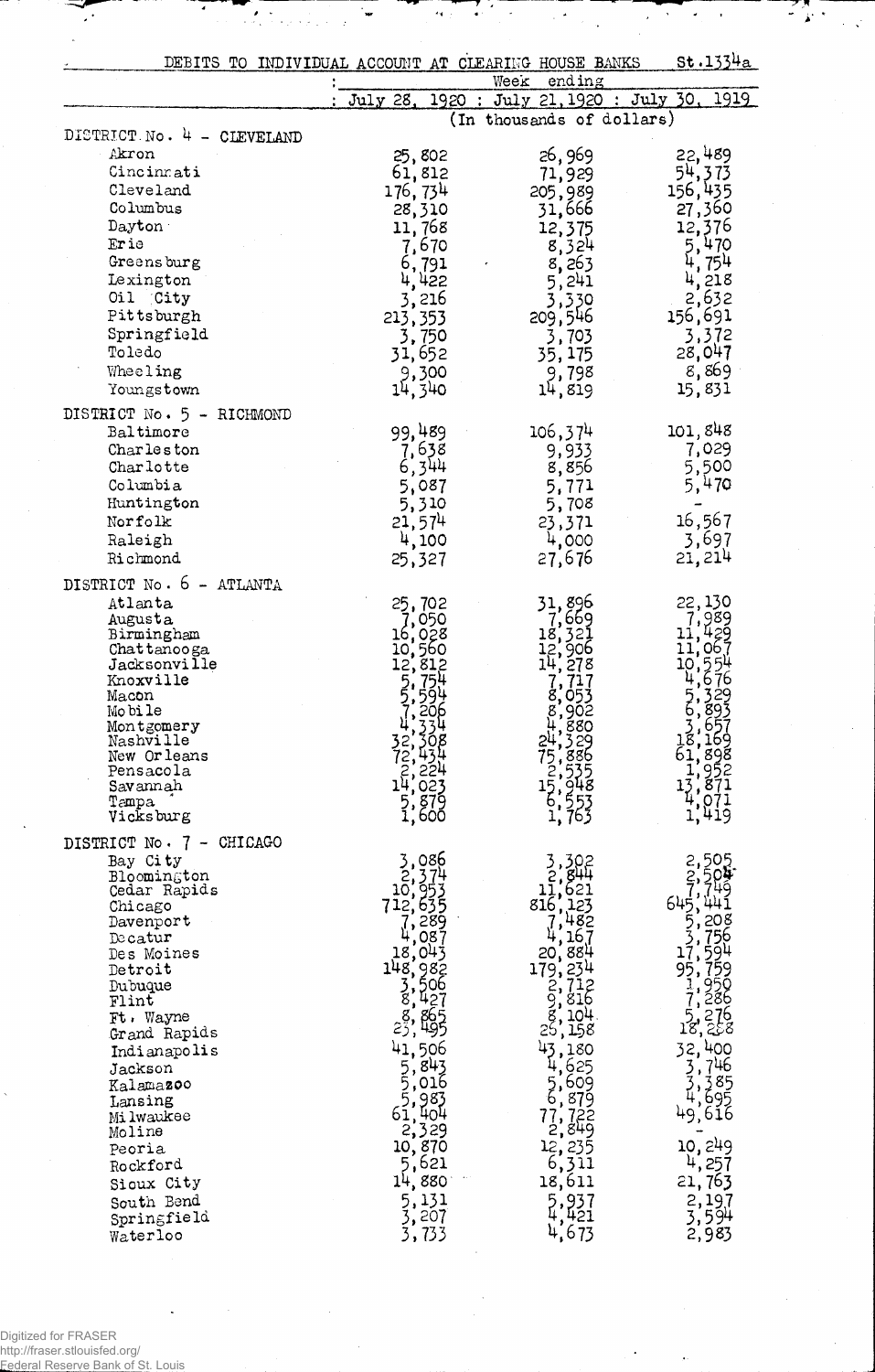| DEBITS TO INDIVIDUAL ACCOUNT AT CLEARING HOUSE BANKS |            |                                                                   | st.1334b |
|------------------------------------------------------|------------|-------------------------------------------------------------------|----------|
|                                                      |            | ending<br>Week                                                    |          |
|                                                      | : July 28. | 1920 : July 21, 1920 : July 30, 1919<br>(In thousands of dollars) |          |
|                                                      |            |                                                                   |          |
| DISTRICT No. 8 - ST. LOUIS                           |            | 4,919                                                             | 5,258    |
| Evansville                                           | 4,933      | 10, 295                                                           | 7,257    |
| Little Rock                                          | 6,326      |                                                                   | 28,923   |
| Louisville                                           | 25,300     | 32,548                                                            | 24,086   |
| Memphis                                              | 24,001     | 30,021                                                            | 146,176  |
| St. Louis                                            | 137,780    | 160,981                                                           |          |
| DISTRICT No. 9 - MINNEAPOLIS                         |            |                                                                   |          |
| Aberdeen                                             | 1,533      | 806                                                               | 1,476    |
| Billings                                             | 1,780      | 2,135                                                             | 1,837    |
| Duluth                                               | 20,449     | 23,806                                                            | 19,566   |
| Fargo                                                | 3,235      | 3,407                                                             | 3,018    |
| Grand Forks                                          | 1,568      | 1,602                                                             | 1,526    |
| Great Falls                                          | 1,638      | 1,822                                                             | 1,582    |
| Helena                                               | 2,049      | 2,368                                                             | 2,001    |
| Minneapolis                                          | 74,148     | 87,490                                                            | 67,902   |
| St. Paul                                             | 36,891     | 35,996                                                            | 34,292   |
| Sioux Falls                                          | 5,870      | 6,057                                                             |          |
| Superior                                             | 1,947      | 2,180                                                             | 1,124    |
| Winona                                               | 1,255      | 1,409                                                             | 974      |
|                                                      |            |                                                                   |          |
| DISTRICT No. 10 - KANSAS CITY                        |            |                                                                   |          |
| Atchison                                             | 458        | 675                                                               |          |
| Bartlesville                                         | 3,748      | 3,403                                                             | 2,385    |
| Cheyenne                                             | 1,919      | 1,958                                                             |          |
| Colorado Springs                                     | 3,000      | 3,543                                                             | 3,285    |
| Denver                                               | 42,956     | 40,655                                                            | 29,836   |
| Joplin                                               | 2,713      | 3,249                                                             | 2,739    |
| Kansas City, Kan.                                    | 3,972      | 4,099                                                             | 3,406    |
| Kansas City, Mo.                                     | 88,157     | 75,889                                                            | 112,684  |
| Muskogee                                             | 4,505      | 5,297                                                             | 3,750    |
| Oklahoma City                                        | 20,789     | 24,222                                                            | 16,374   |
| Omaha                                                | 55,861     | 57,186                                                            | 63,864   |
| Pue blo                                              | 3,641      | 4,375                                                             | 4,489    |
| St. Joseph                                           | 14,353     | 14,056                                                            | 18,851   |
| Topeka                                               | 3,755      | 4,139                                                             | 4,858    |
| Tulsa                                                | 30,022     | 29,449                                                            | 21,787   |
| Wichita                                              | 17,850     | 18,713                                                            | 14, 145  |
|                                                      |            |                                                                   |          |
| DISTRICT No. 11 - DALLAS                             |            |                                                                   |          |
| Al buquer que                                        | 1,052      | 1,977                                                             | 1,415    |
| Austin                                               | 2,493      | 2,342                                                             | 1,930    |
| Beaumont                                             | 4,614      | 4,779                                                             | 3,236    |
| Dallas                                               | 30,902     | 36,652                                                            | 31,338   |
| El Paso                                              | 8,773      | 8,592                                                             | 6,090    |
| Ft. Worth                                            | 26,181     | 25,841                                                            | 22,211   |
| Galveston                                            | 8,810      | 8,650                                                             | 8,763    |
| Houston                                              | 30,943     | 33,136                                                            | 32,007   |
| San Antonio                                          | 5,810      | 7,520                                                             | 3,305    |
| Shreveport                                           | 3,547      | 8,508                                                             | 6,077    |
| Texarkana                                            | 1,291      | 1,422                                                             | 1,485    |
|                                                      | 1,498      | 745                                                               | 1,159    |
| Tucson                                               | 2,974      | 3,850                                                             | 2,805    |
| Waco                                                 |            |                                                                   |          |

 $\boldsymbol{f}$ 

7

Digitized for FRASER http://fraser.stlouisfed.org/ Federal Reserve Bank of St. Louis